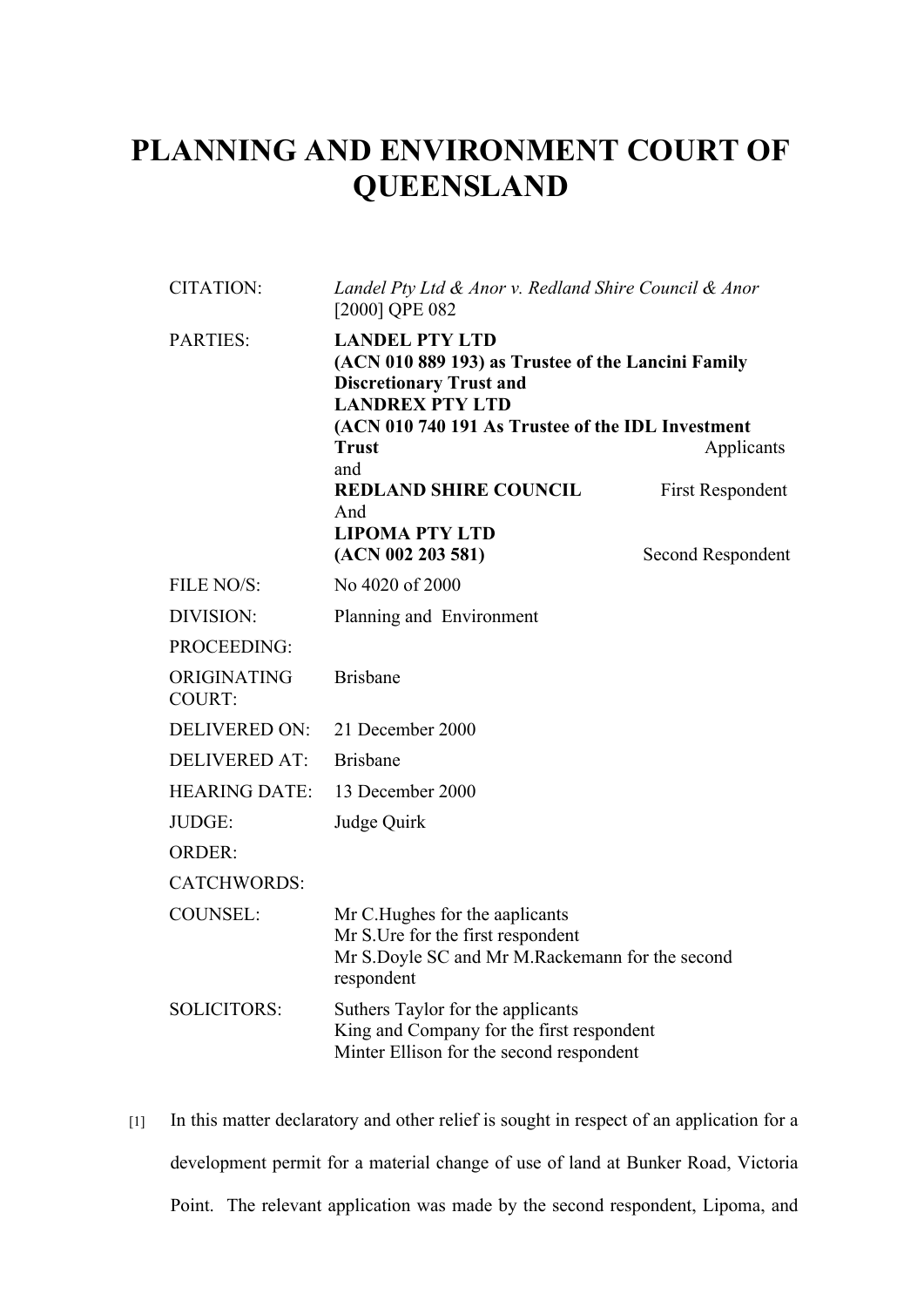approved by the council. The applicants are the owners of land on the opposite side of Cleveland-Redland Bay Road which is in the process of development.

- [2] The applicants are concerned at the impact upon their development of several of the features of the Lipoma proposal and the merits of these concerns were the subject of affidavit material placed before the court. However, for the purpose of dealing with the application it is unnecessary to go into these factual matters.
- [3] The specific relief sought is set out in paragraphs 1 to 7 of the originating application. For convenience, the orders sought can be grouped into a number of categories.
- [4] At the outset senior counsel for Lipoma pointed out that it would be futile to make the declarations sought as no direct attack had been made upon the development approval granted to Lipoma by the council. Even though Lipoma has lodged an appeal against some of the conditions imposed by the council, the relevant approval has gained the status of a "development approval" by reason of section 3.5.19 of the *Integrated Planning Act* even though its effect is suspended pending the decision of the appeal (section 3.5.19(c)).
- [5] It is the development approval which confers rights to develop a particular piece of land and s.4.1.22 which deals with the making of orders about declarations provides in  $(2)$ :-

"However, if the order amends or cancels a development approval, the court may only make the order if the court is satisfied the approval was obtained by fraud by the applicant."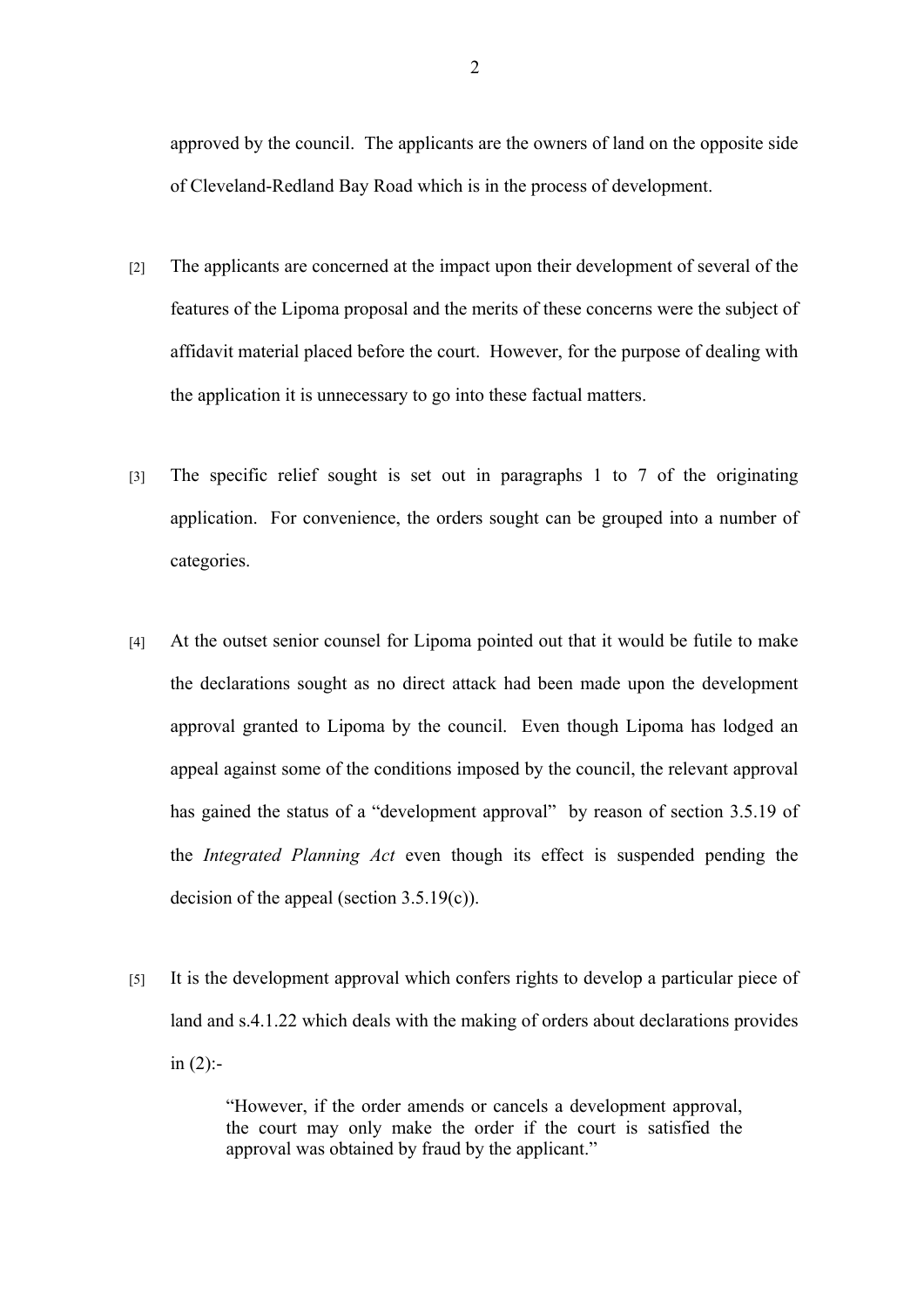There was, in this case, no suggestion of fraud. While it may be that this provision deterred any direct attack on the development appproval it has given rise to some difficulty in construction and fortunately it is unnecessary to rely upon it (or the issue of futility) in deciding this case.

- [6] I will deal separately with the various categories of declarations sought.
	- 1. Whether the development approval was one which was code assessable (as the council treated it).
- [7] The Lipoma land is, in the relevant town planning scheme (a "transitional scheme" under Chapter 6 of the *Integrated Planning Act*) included in the Shopping zone. Part of the land was included in that zone following approval of an application to amend the town planning scheme by a court order obtained by Lipoma's predecessor in title Chin Hawk. A number of conditions attached to that rezoning approval, and the development proposed by Lipoma, is not entirely consistent with those conditions (e.g., C1 requires that the development be carried out in accordance with plans different to those reflecting Lipoma's intended development).
- [8] In December 1999 Lipoma applied to the council for a development for approval of a material change of use and for preliminary approval for building works. While, within the Shopping zone development of the type proposed by Lipoma, is "as of right" under column III (a), the proposal did not comply with certain performance standards under the transitional planning scheme. This took the matter outside the realm of "Self assesable " development and a development permit for a material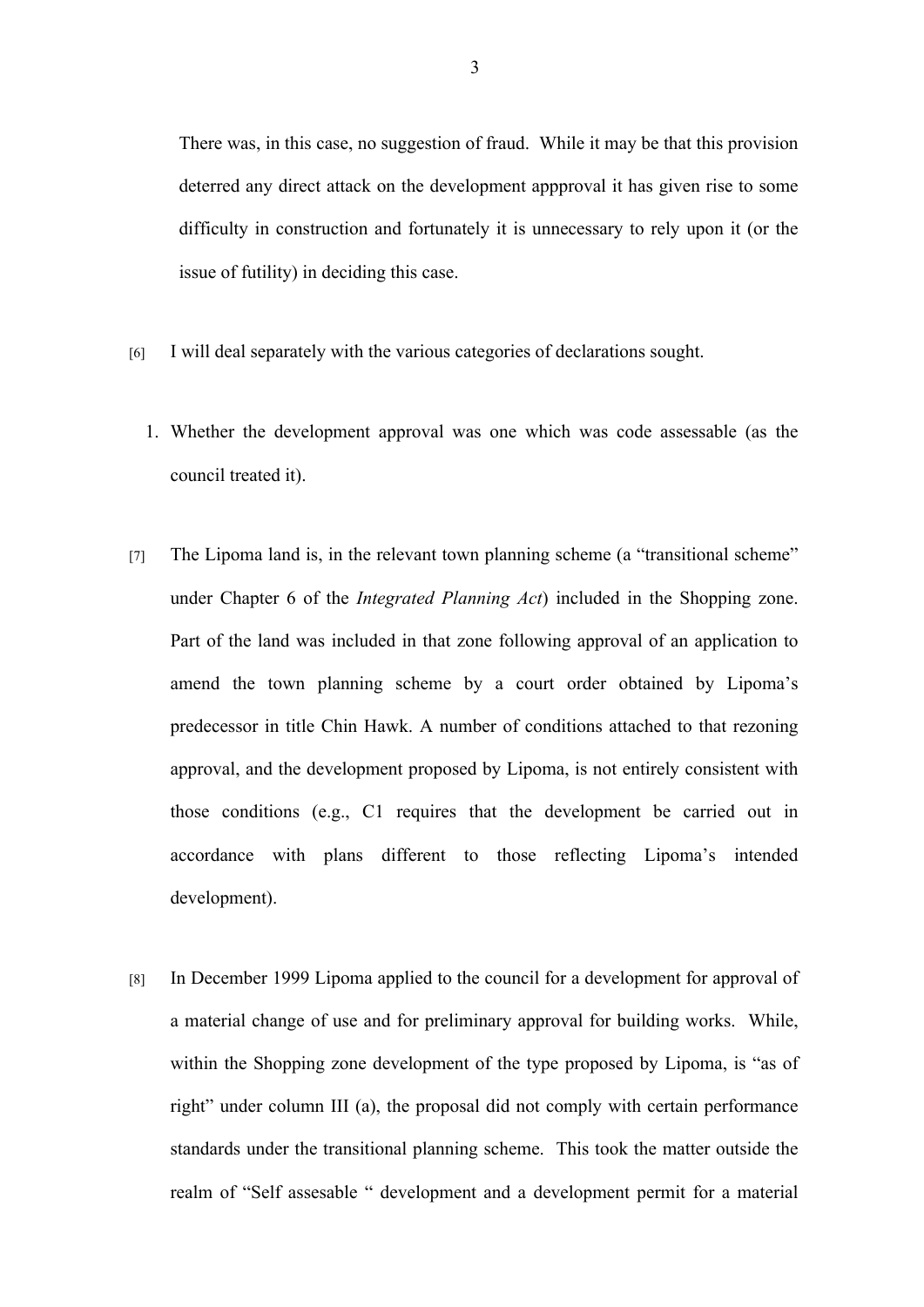change of use and a preliminary for building work was required. The performance standards in respect of which relaxation was required related to car parking and landscaping areas.

- [9] The application was one to which Division 8 of Chapter 6 of the *Integrated Planning Act (particularly S.6.1.28) applied.* The application was not one, which, under the repealed *Local Government (Planning and Environment) Act* required public notification. Such a requirement was, under that act, confined to proposals where rezonings (section  $4.3(iv)$ ) or town planning consent  $(s.4.12(iii))$  were involved. Accordingly, by reason of s.6.1.28(iii)(a) the relevant application was one which required code assessment only. This was the position which the council accepted.
- [10] The applicants here argued that Lipoma was required to apply to change the conditions attached to the Chin Hawk rezoning because they remained attached to the land by reason of s.6.1.24(ii)(a) and Lipoma's proposal is inconsistent with those conditions. The applicant further argued that the only options available to Lipoma are found in s.6.1.35A which deal with applications to change conditions of rezoning approvals under the repealed Act. Sub-section (2) provides

"A person may –

(a) make a development application to achieve the change; or

(b) apply under  $s.4.3(1)$  or  $4.15(1)$  of the repealed Act to change the conditions."

The applicants went on to contend that, either way, the giving of public notice and impact assessment was called for.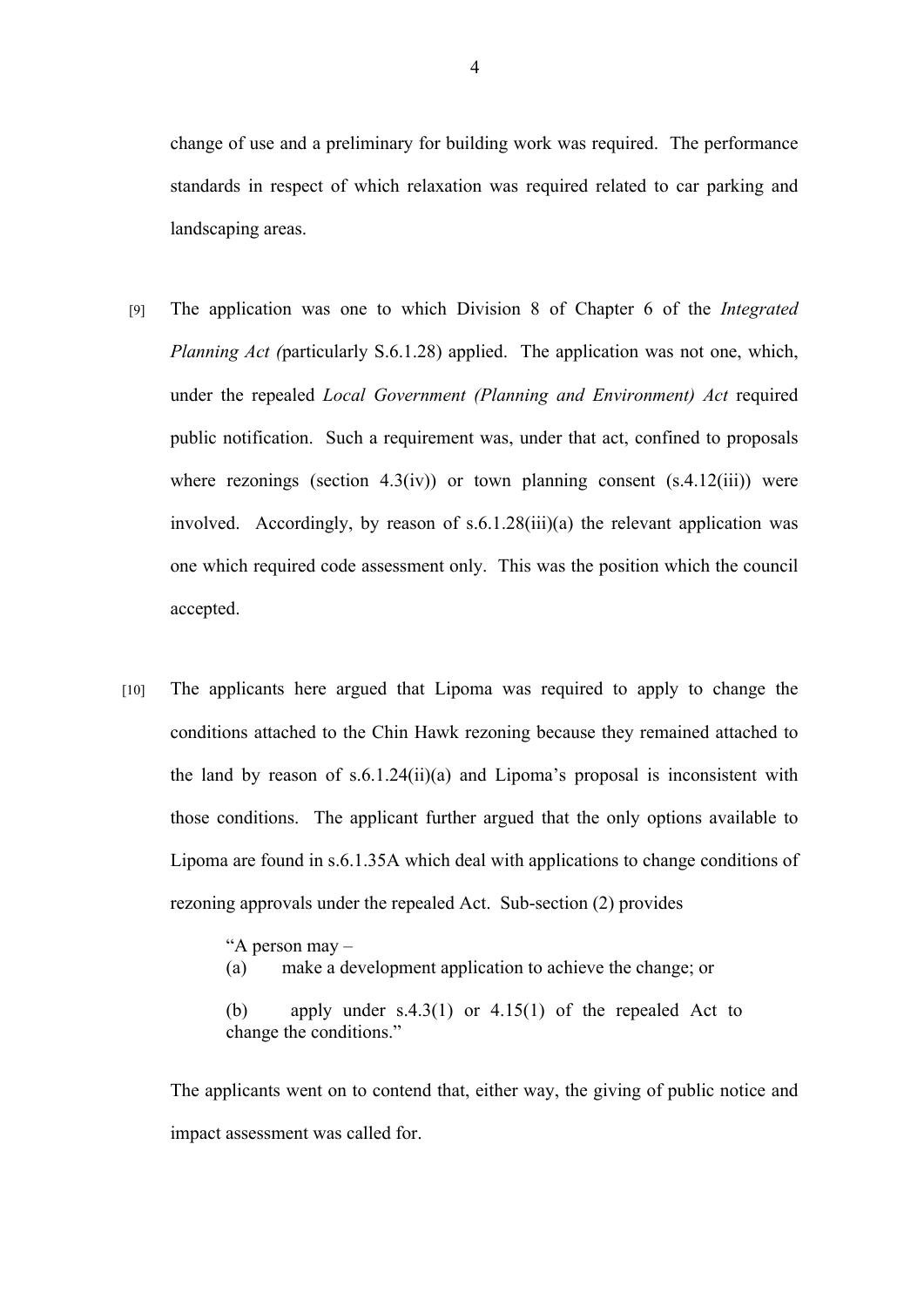[11] In my view, the latter contention is misconceived and my reasons for holding that view are based on s.6.1.35B which provides:-

> "A development approval given under this Act prevails, to the extent the approval is inconsistent with a condition – (a) of an approval given under  $s.4.4(v)$  of the repealed Act; or

- (b) decided under s.2.19(iii) of the repealed Act."
- [12] Accordingly, the Act contemplates the making (and approval) of an application which is not consistent with conditions attached to a rezoning approval under s.4.4.(v) of the repealed Act (as the Chin Hawk conditions were). By reason of s.6.1.35B the relevant development approval prevails to the extent of such inconsistency. The development approval made by Lipoma was applied for and approved under the *Integrated Planning Act* and as I have earlier indicated, public notification was not required and it was an application which required code assessment only. Accordingly the declarations sought in this context can not be made.
	- 2. Declarations in respect of conditionC21 of the Chin Hawk approval
- [13] For reasons set out above, I do not believe that it was necessary for Lipoma to rely on condition C21 which provided:-

"These conditions imposed by council on its approval are binding on successors in title unless otherwise agreed in writing between the appellate and the respondent or unless amended or superceded by subsequent application for rezoning or staged rezoning pursuant to the *Local Government (Planning and Environment) Act* 1990 as amended<sup>"</sup>

The same can be said of the assertions made that what Lipoma proposes is more than a minor modification of the Chin Hawk approval.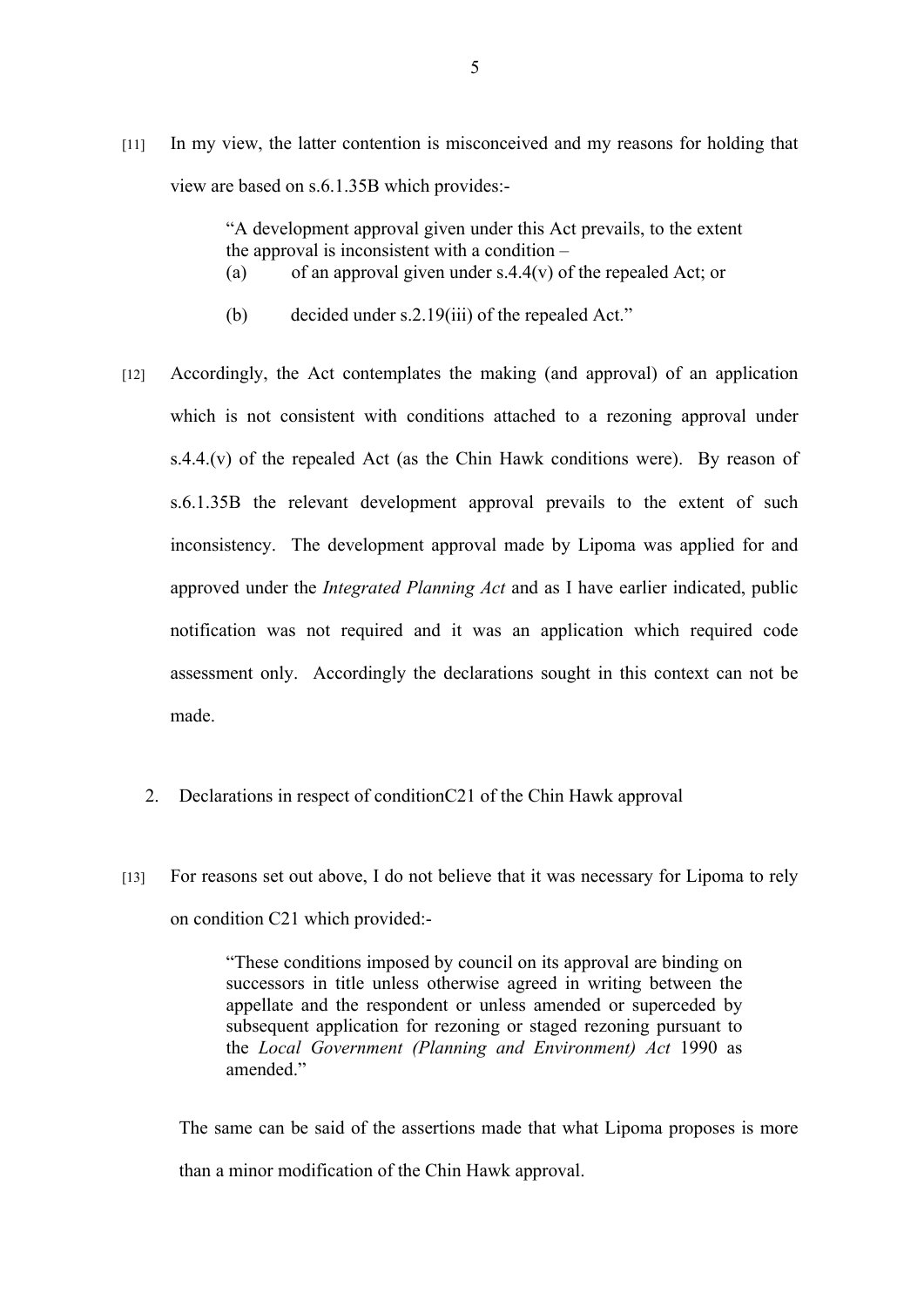- 3. As an alternative to declarations regarding the need to change the Chin Hawk conditions, the applicants sought relief in the form of a restraining order preventing Lipoma and the Council from proceeding with the former's appeal against certain of the conditions imposed in the relevant approval. As a further alternative, an order that the applicants be added as respondents to this appeal was sought.
- [14] On the material before me there is no basis shown for the injunction sought. Such a remedy could be given only pursuant to s.4.1.22 and would need to be consequential to a declaration made under s.4.1.21. As I have indicated, no such declaration is warranted in this case.
- [15] As to the joinder sought, there is nothing in the *Integrated Planning Act* which would appear to give the applicants any right to be:
	- Identified as a co-respondent to the appeal
	- To elect to become such a co-respondent

…

- To be otherwise heard as a party to the appeal.
- [16] Nor do the rules provide any comfort to the applicants. The Planning and Environment Court Rules (by reason of rule  $3(2)$ ) pick up rule  $69(1)(b)$  of the *Uniform Civil Procedure Rules* which provides
	- $\degree$  (1) the court may at any stage of a proceeding order that
		- (b) any of the following persons to be included as a  $partv -$ 
			- (i) person whose presence before the court is necessary to enable the court to adjudicate effectually and completely in all matters in dispute in the proceedings;
			- (ii) a person whose presence before the court would be desirable, just and convenient to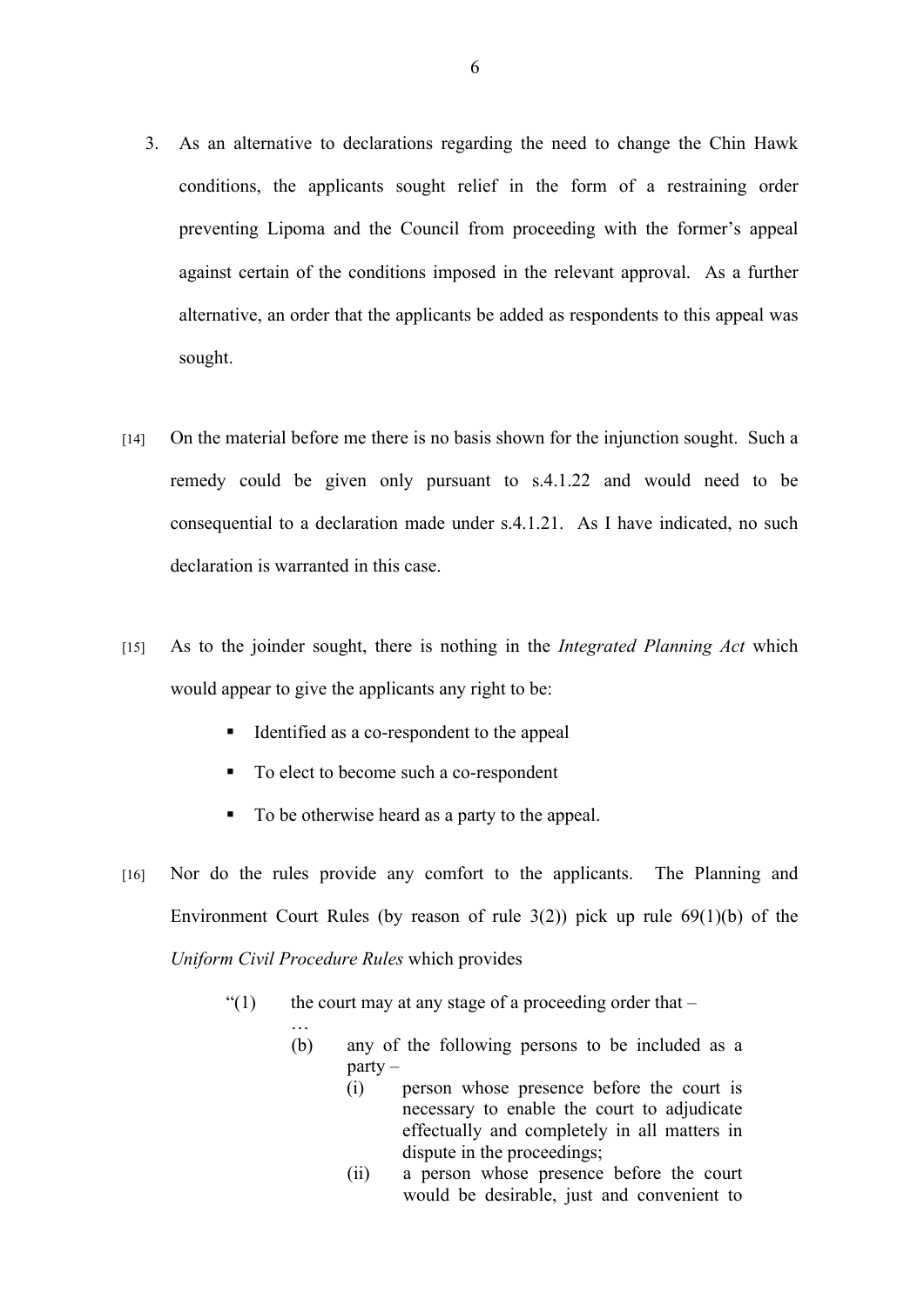enable the court to adjudicate effectually and completely on all matters in dispute connected with the proceeding."

- [17] I am not satisfied on the material before me that the applicants fall into either of those categories. The principles relevant to such a question are conveniently discussed in the recent decision of the Court of Appeal in *Interchase Corporation Limited v. FAI General Insurance Company Limited* 2000 2 Qd.R. 301.
	- 4. Finally the applicants sought a declaration that

"any determination made in Appeal No D3486 of 2000 with respect to the second respondents lawful point or points of discharge in respect of the subject land cannot bind the applicants unless they are parties to the said appeal."

[18] As was pointed out by senior counsel for Lipoma, if the applicants are not parties to the appeal, no issue estoppel can arise in respect to them. Furthermore, the point was well made (and supported by ample authority) that-

> "Whatever order is made by the court in the appeal, while not binding non-parties in the sense of requiring them to do or to refrain from doing things, or controlling what they can or cannot do, it is conclusive as against the applicants as indeed as against the rest of the world. A judgment is conclusive as to the existence of the order, its state and legal consequences. In that sense it does bind them."

- [19] I accept these submissions and I am not prepared to make such a declaration.
- [20] For the reasons given, the onus of showing that the applications sought should be made has not been discharged and the application must be dismissed.